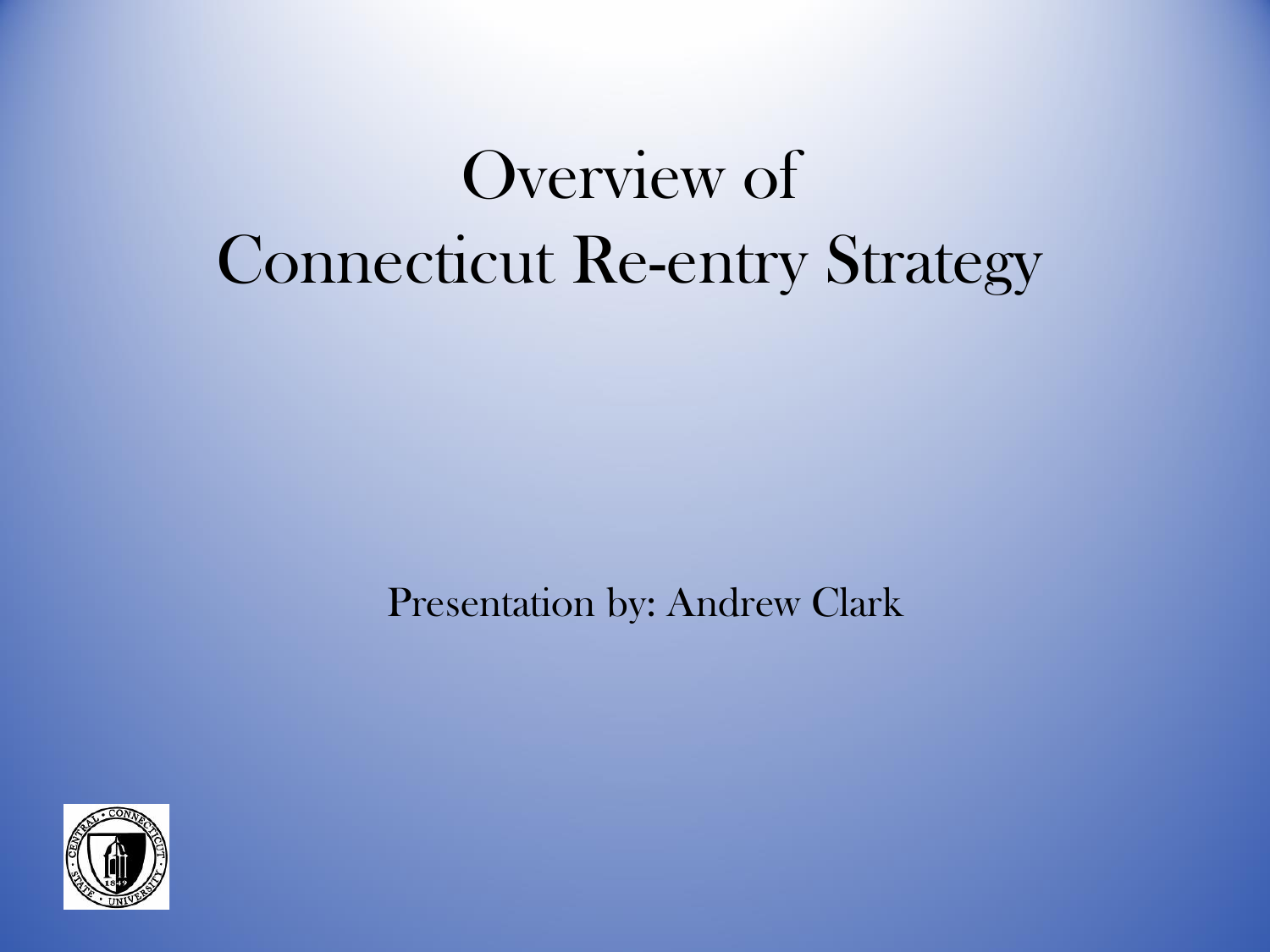#### Connecticut Reentry Collaborative

- 8 Reentry Roundtables and the IMRP
	- Bridgeport, Hartford, New Britain, New Haven, Southeastern CT, Stamford, Waterbury, and Windham
- Each roundtable is a collaboration of state and local organizations that identify needs and address gaps in services
- Roundtables work together to implement strategy and improve reentry outcomes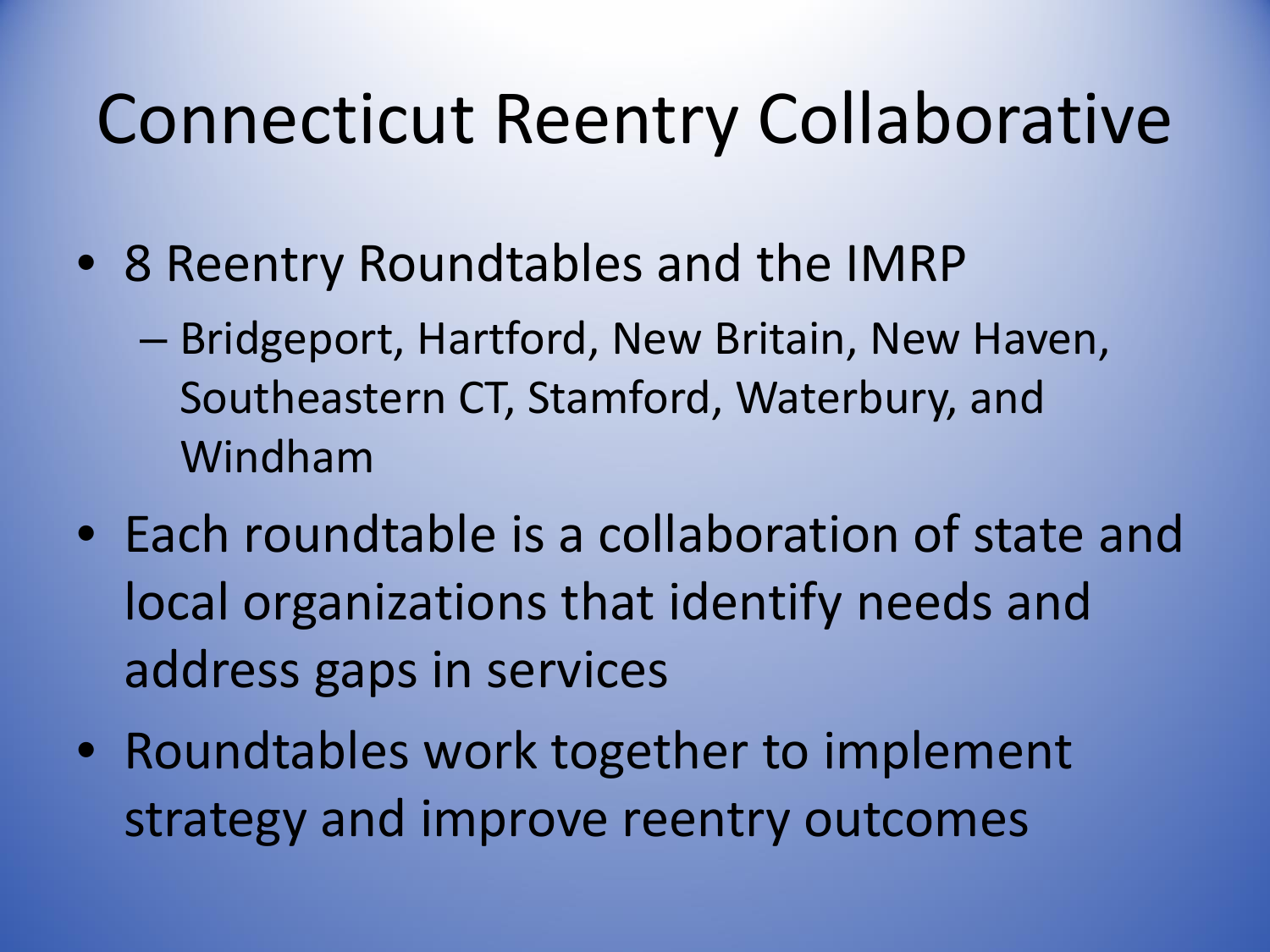#### Reentry Strategy Objectives

• Enhance public safety by reducing recidivism

• Implement an integrated, collaborative and cost-effective approach to managing the transition from prison to the community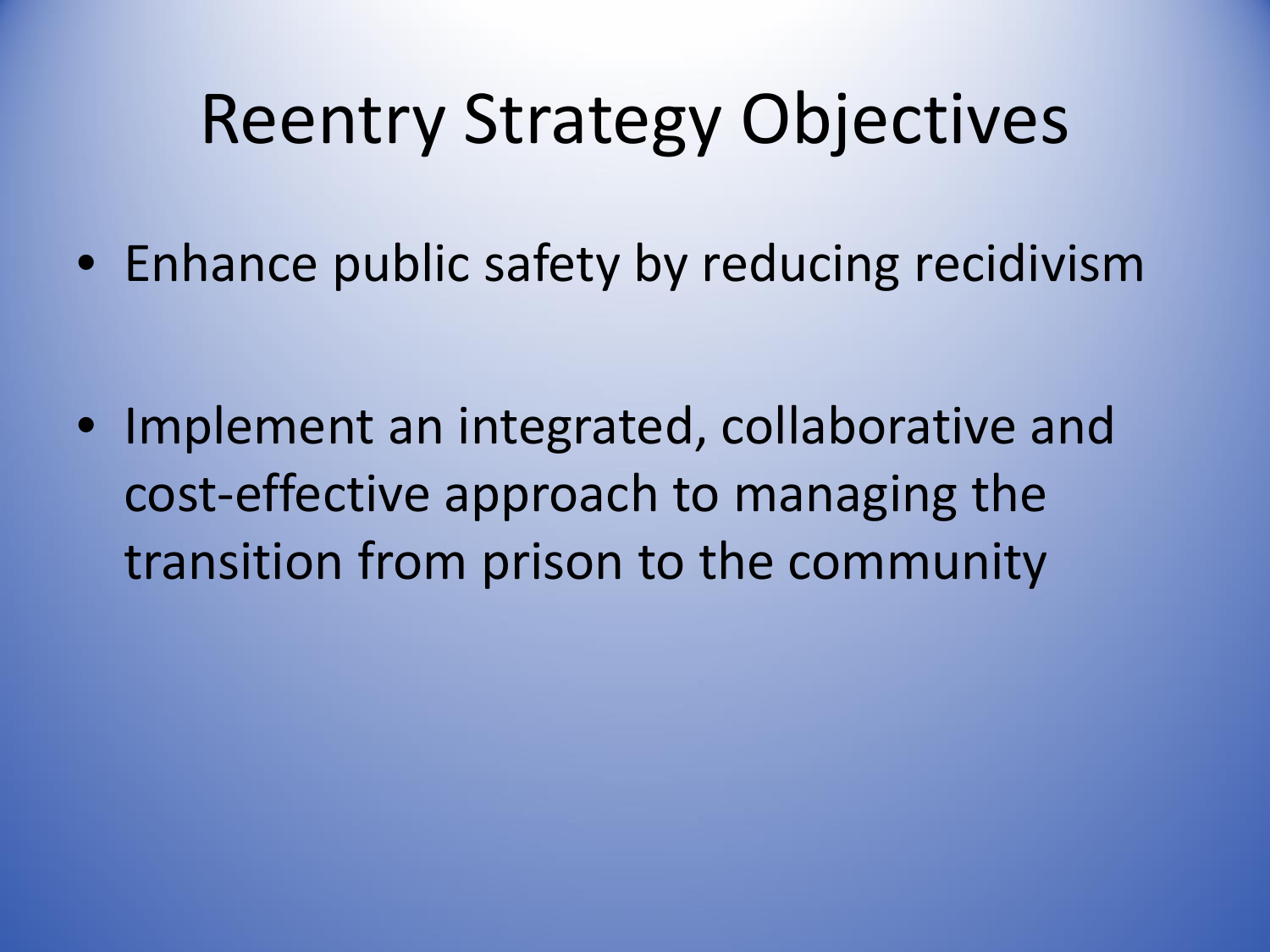#### Justice Reinvestment Concept

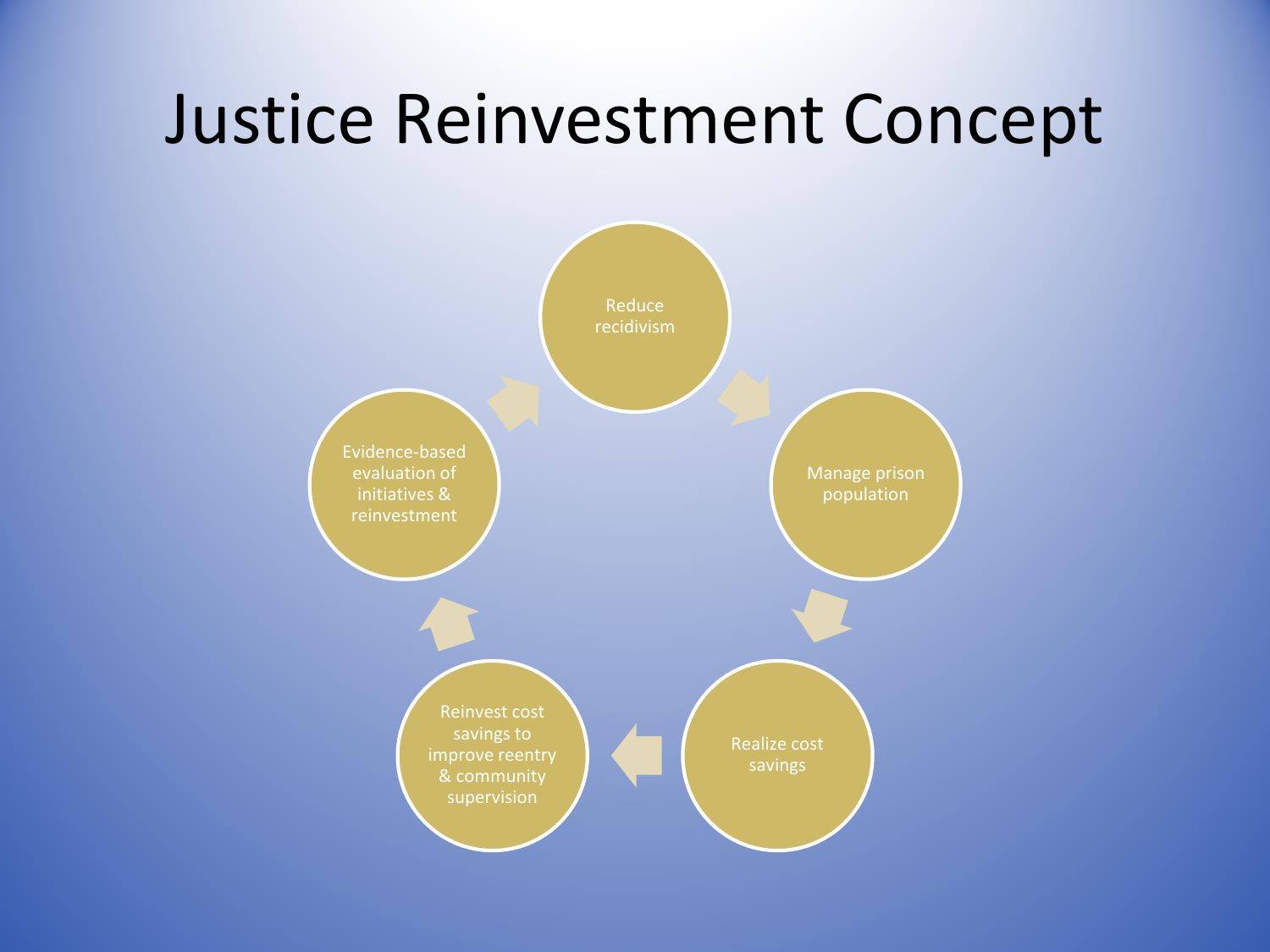#### Results First Initiative

• Cost-benefit model to evaluate return on investment of criminal justice programs

• Creates full inventory of all criminal justice programs administered by state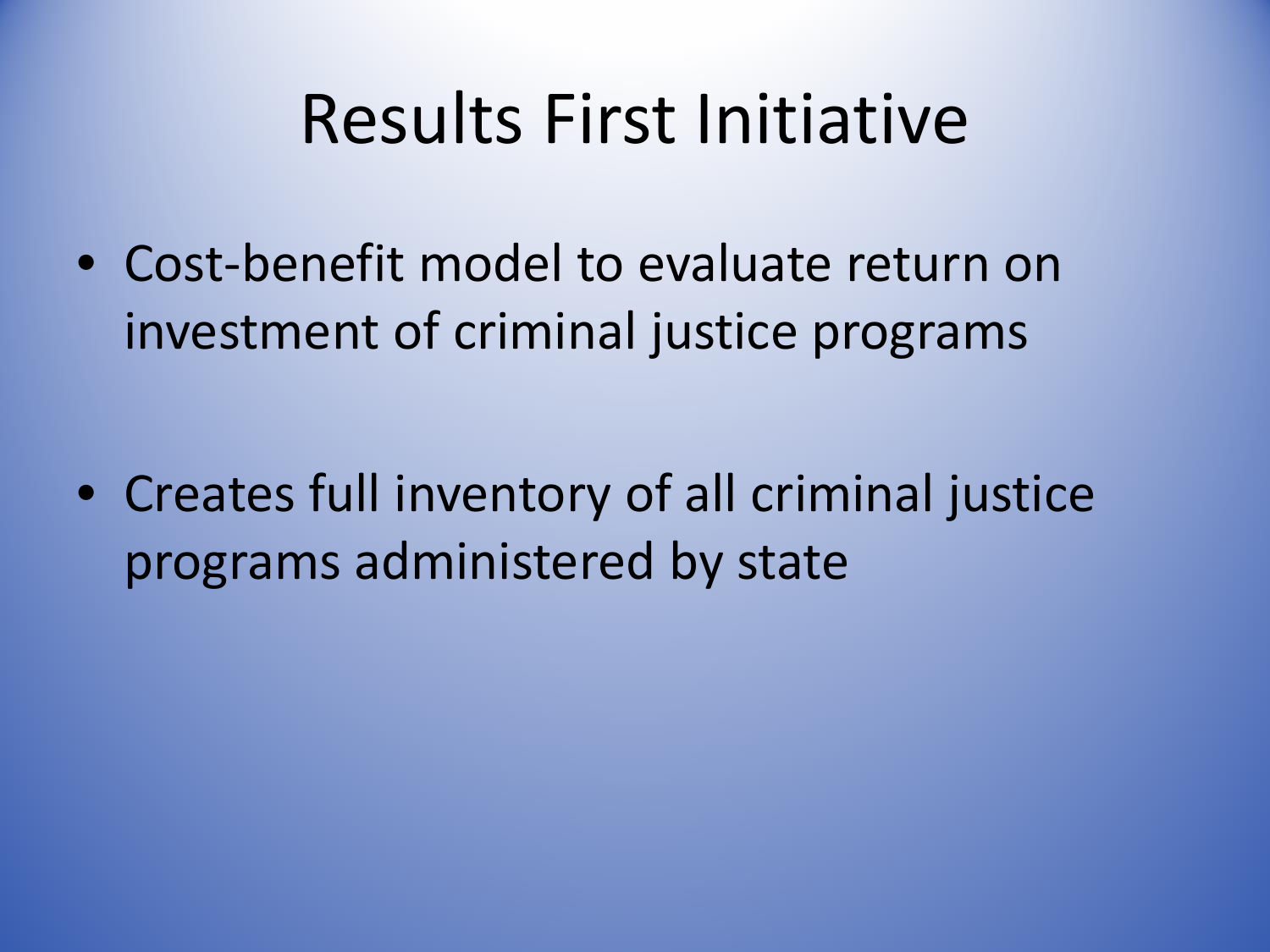# Historical Perspective

- 2004 Offender reentry strategy based on Justice Reinvestment model. DOC required to develop offender reentry strategy. Two-year evaluation of the program based on outcomes and data. (Public Act 04-234)
- 2005 Recognized reentry strategy had not been implemented and intended cost savings were not realized. No single state agency was responsible to oversee implementation of reentry strategy. OPM Division of Criminal Justice Policy and Planning was created. (Public Act 05-249)

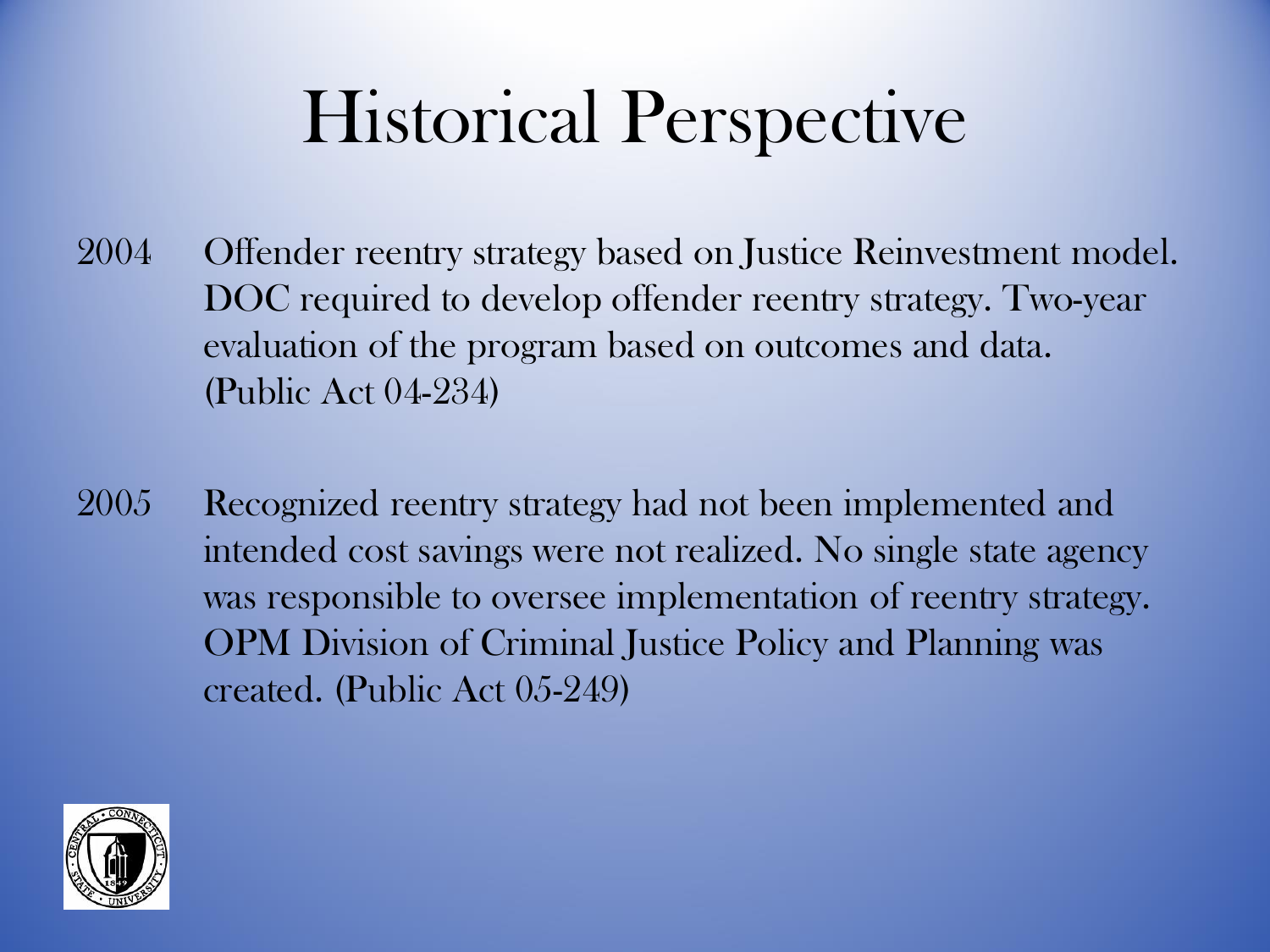# Historical Perspective

- 2006 The responsibility to develop and oversee implementation of reentry plan transferred from DOC to OPM Division of Criminal Justice Policy and Planning. (Public Act 06-193)
- 2010 OPM released first Connecticut Reentry Strategy plan (*Partners* In Progress, May 2010)
- 2011 OPM updates Connecticut Reentry Strategy (*Reentry & Risk* Assessment Strategy, February 15, 2011)

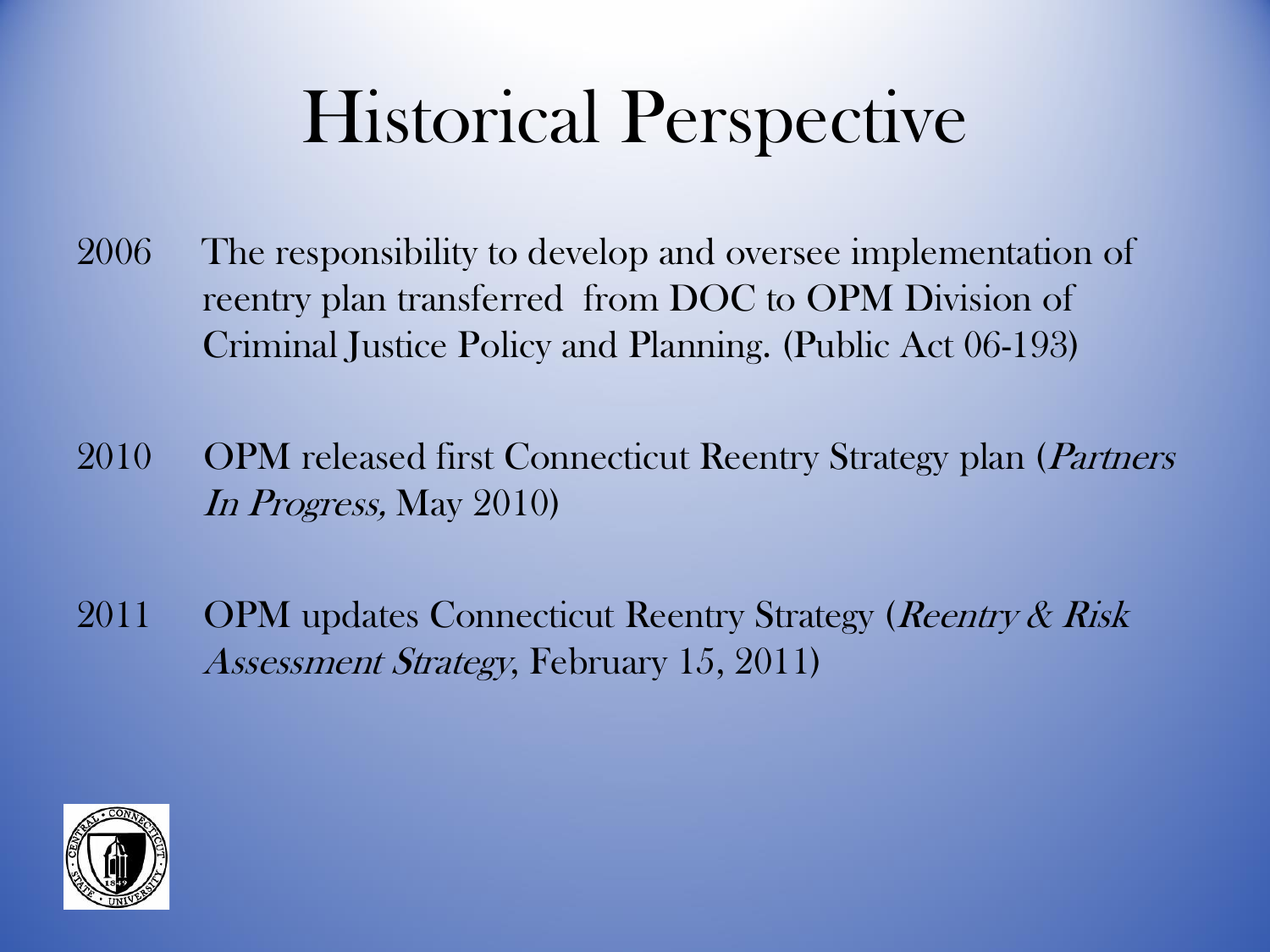# Historical Perspective

#### 2011-2018

Second Chance Society Initiatives to further reduce prison population, close prisons, improve reentry initiatives and remove barriers to reentry, and reform bail. Recognition that an updated reentry strategy should include the Second Chance Society Initiatives and evaluate how each initiative impacts the reentry strategy.

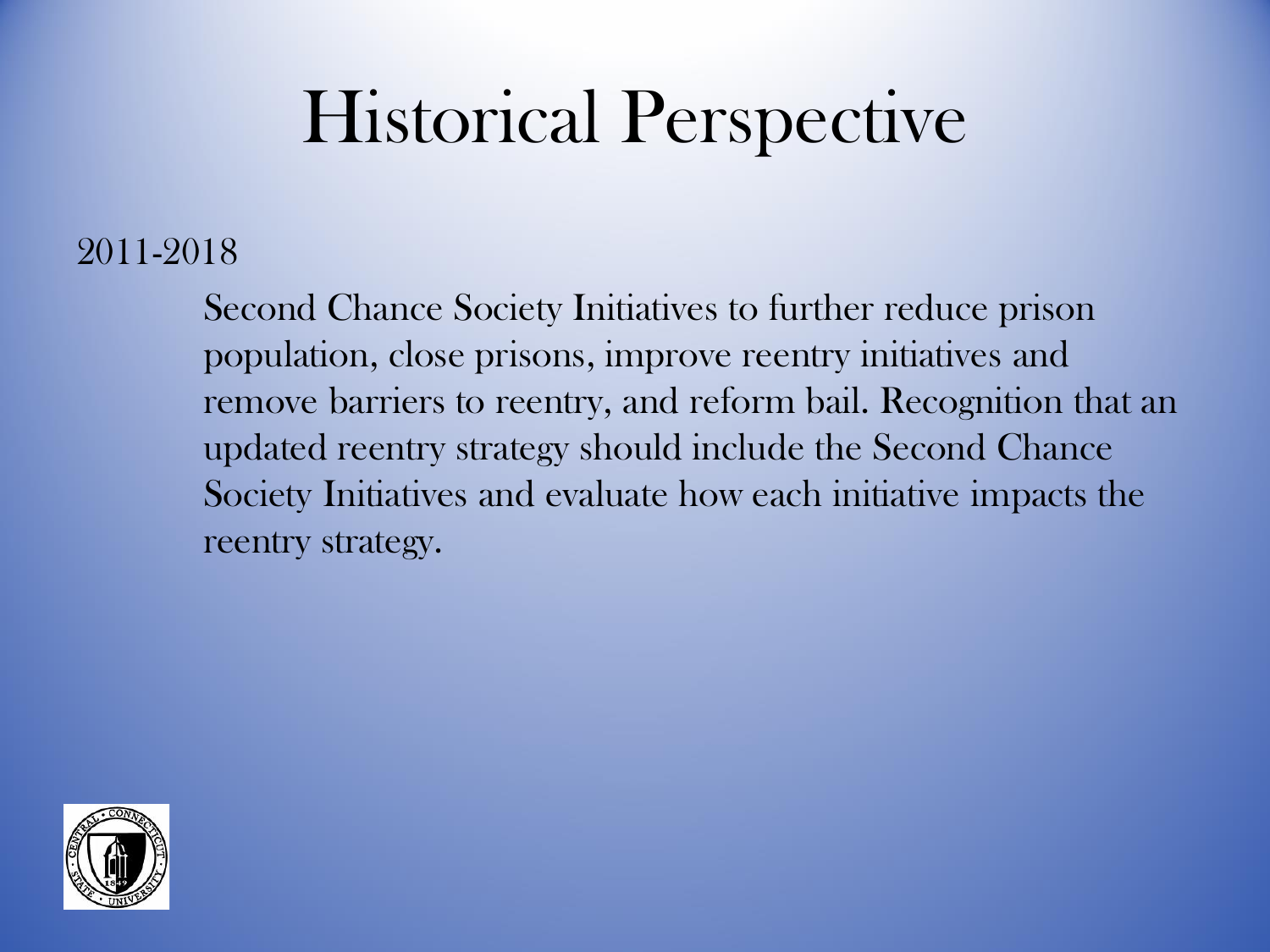#### Next Steps

- Update reentry strategy goals and objectives
- Involve all stakeholders in strategy development
- Include Second Chance Society Initiatives
- Identify city and regional reentry initiatives
- Incorporate updated data on persons reentering the community
- Utilize Results First to inform outcome evaluations
- Finalize updated Reentry Strategy by December 2018 and present at Building Bridges Conference (January 2019)